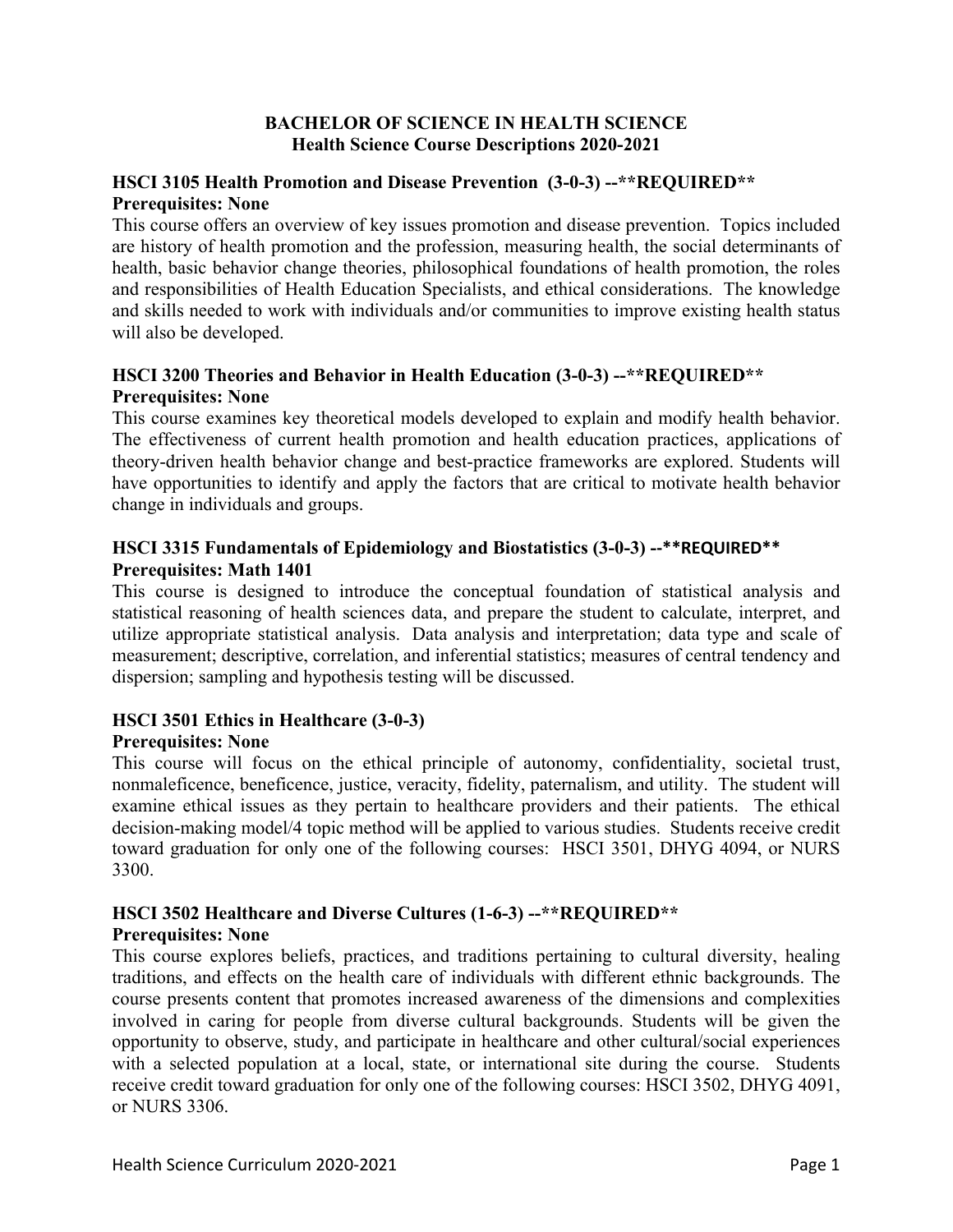# **HSCI 3503 Healthcare Informatics and Technology (3-0-3)**

## **Prerequisites: None**

This course explores the field of informatics and technology in healthcare. Students will have an enhanced understanding of how information systems and technology influence healthcare. Health information regulations, standards, and ethical considerations will be emphasized. The course also examines the current and emerging use of technologies such as telemedicine/dentistry, the electronic medical record, computer physician/prescriber order entry systems, and simulation. Students receive credit toward graduation for only one of the following courses: HSCI 3503, DHYG 4092, or NURS 3305.

#### **HSCI 3504 Drugs, Alcohol, and Behavior (3-0-3) Prerequisites: None**

Humans have used drugs and alcohol throughout time from the creation of alcoholic beverages to the current opioid crisis in the United States. This course examines the causes and treatment of substance use disorders. Students will explore the prevalence of drug and alcohol use in current culture in the United States, the function of drugs in human life, and the effects of various drug classes on behavior. Students will learn about the effects of drugs on the brain and the reasons that some people abuse drugs, while others never become an addict. Topics may include current research, risks for drug addiction, identification of addiction patterns, treatments, social implications, and in some cases advocacy efforts to reduce substance abuse.

## **HSCI 3506 Special Populations (3-0-3)**

## **Prerequisites: None**

This course provides students the opportunity to pursue in-depth patient populations of special interest. Topics may include ethics and professional responsibility, inequities in healthcare delivery, and healthcare legislation. Students receive credit toward graduation for only one of the following courses: HSCI 4730 or DHYG 4010.

## **HSCI 3507 Patient Safety (3-0-3)**

## **Prerequisites: None**

This course introduces the importance of improving patient safety across the healthcare continuum. Students gain an understanding of the principles and methodologies in patient safety and explore how data and research contribute to the prevention of medical errors. Application of concepts, principles, practices, and tools utilized in patient safety science are emphasized.

# **HSCI 3515 Health Policy (3-0-3) --\*\*REQUIRED\*\***

## **Prerequisites: None**

This course provides the student with a broad understanding of policy, how healthcare is organized, dispensed, and how the health science professional can better work in the system. Examines concepts of legal, ethical, economic, and regulatory dimensions of health policy, and the roles, influences, and responsibilities of the different agencies and branches of government.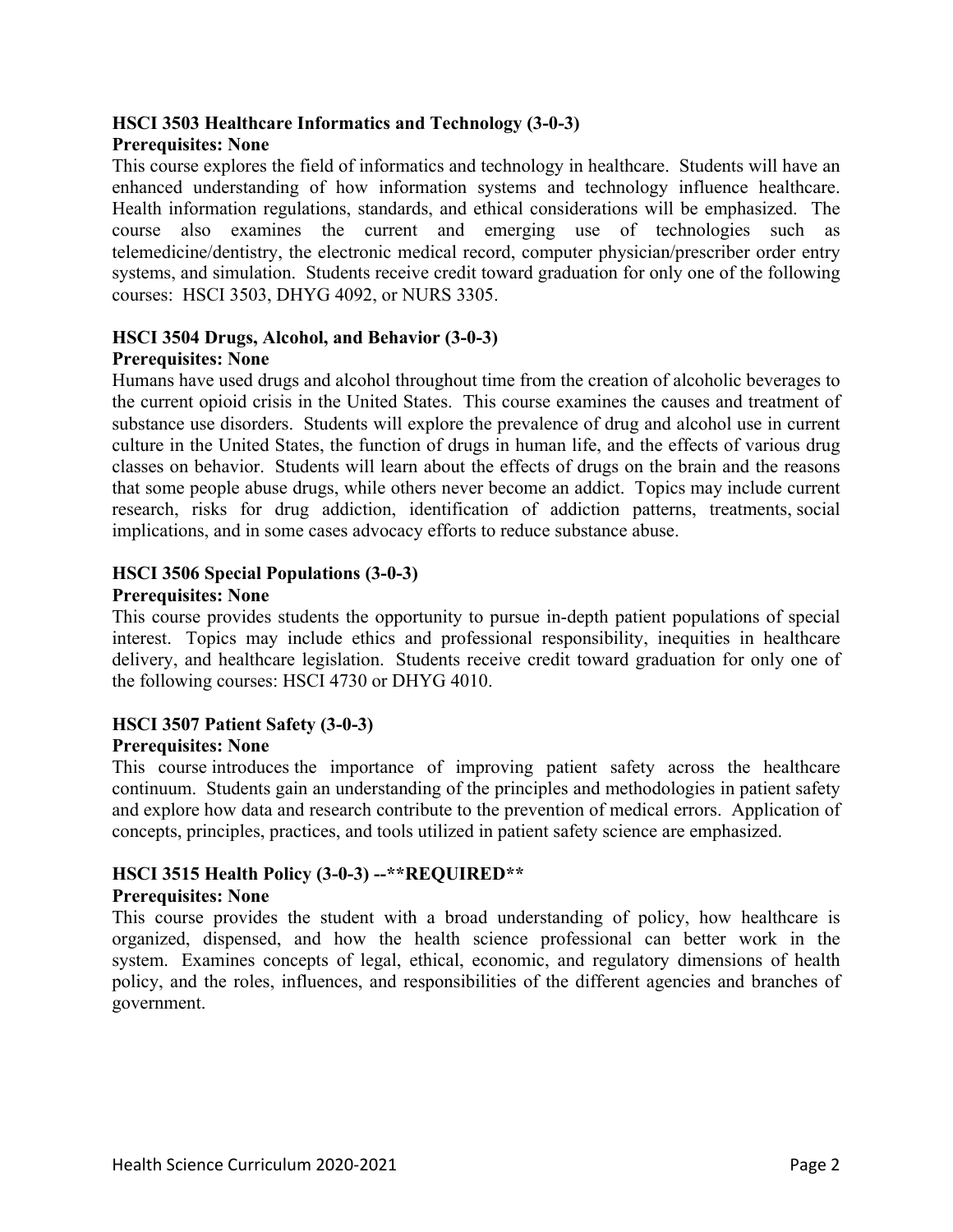# **HSCI 3710 Health Education (3-0-3) --\*\*REQUIRED\*\***

#### **Prerequisites: None**

This course provides a foundation of the principles of teaching as they apply to health education. Emphasis will be placed on the fundamentals of teaching including the development and presentation of health education information. Students will explore various ways in which effective instructional skills may contribute to careers in health professions, health education, and health promotion. Learning experiences are designed to enable the student to develop these skills and to project their application to such areas as public-school systems, community health programs, higher education, and consumer education. Students receive credit toward graduation for only one of the following courses: HSCI 3710 or DHYG 4050.

#### **HSCI 4096: Independent Study I (Varied 1-10 hours credit) Prerequisites: Permission from Dean or Program Director**

This course provides opportunities for an independent study on a topic selected by the student under the direction of a faculty member. The area of study may be related to the student's long term interest, future research interests, or professional goals. The student and faculty will determine the focus and course objectives at the beginning of the course.

## **HSCI 4097: Independent Study II (Varied 1-10 hours credit) Prerequisites: Permission from Dean or Program Director**

This course provides opportunities for an independent study on a topic selected by the student under the direction of a faculty member. The area of study may be related to the student's long term interest, future research interests, or professional goals. The student and faculty will determine the focus and course objectives at the beginning of the course.

## **HSCI 4098: Independent Study III (Varied 1-10 hours credit) Prerequisites: Permission from Dean or Program Director**

This course provides opportunities for an independent study on a topic selected by the student under the direction of a faculty member. The area of study may be related to the student's long term interest, future research interests, or professional goals. The student and faculty will determine the focus and course objectives at the beginning of the course.

## **HSCI 4205 Health Promotion and Education Program Planning (3-0-3) --\*\*REQUIRED\*\* Prerequisites: None**

This course introduces students to the foundations of health promotion and health education program design, implementation, and evaluation. Concepts include scientific literature reviews, primary and secondary data collection, conducting needs assessments, measurement instruments and sampling, program planning models and intervention strategies, resource allocation, and evaluation designs and approaches.

#### **HSCI 4510 Current Topics in Health (3-0-3) Prerequisites: None**

This course will examine a range of current issues in health, frameworks for understanding these issues, and strategies for addressing these issues. Students are prepared to identify, analyze, and evaluate a variety of challenges currently facing community, state, national and global health environments. Topics and content covered in this course will vary.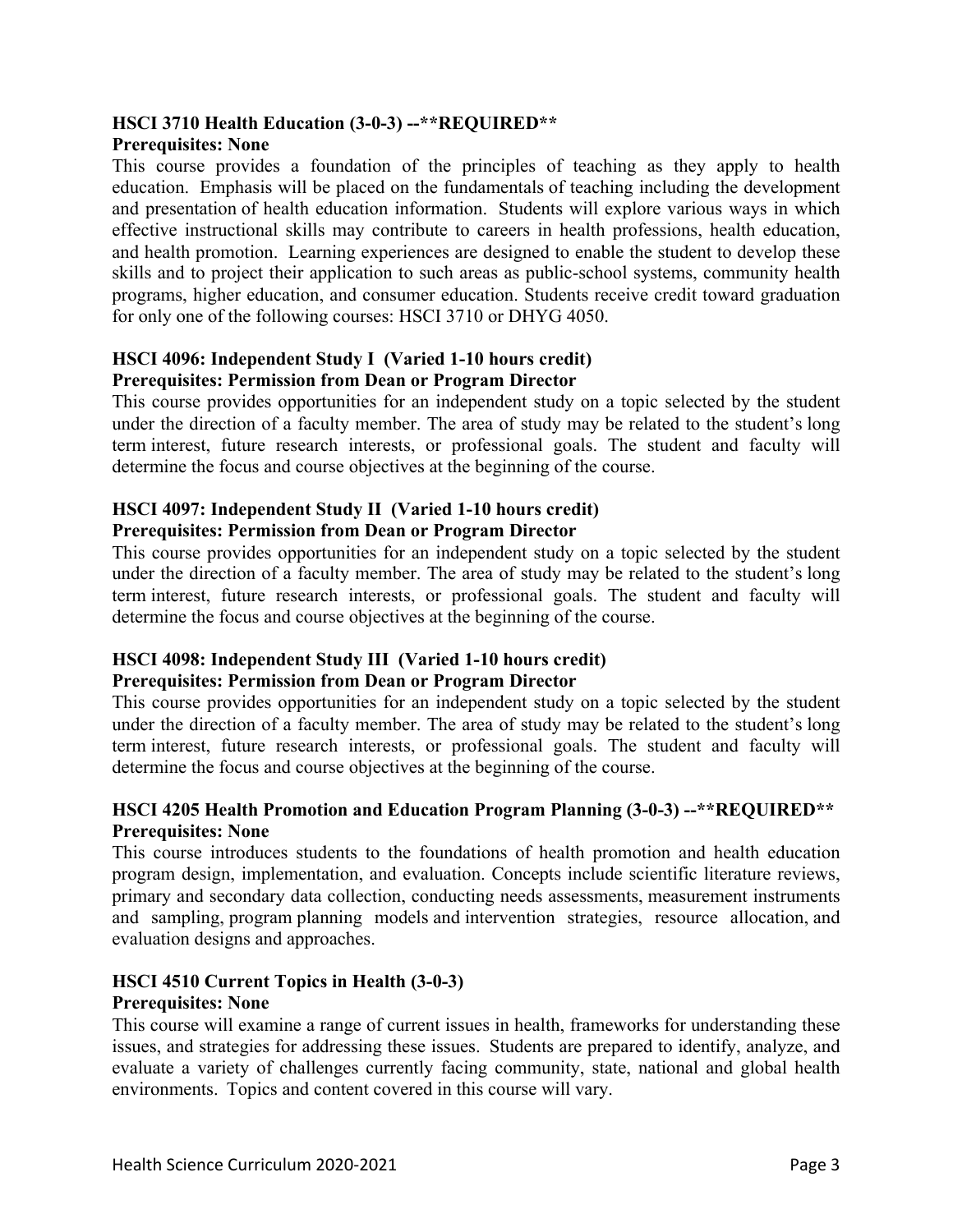## **HSCI 4520 Strategies for Healthy Living (3-0-3)**

## **Prerequisites: None**

This course will cover a variety of topics that are a part of healthy living, including principles of physical fitness, nutrition, and weight and stress management. Students will be introduced to alternative methods for improving wellness such as, but not limited to: aromatherapy, mediation, guided imagery, and mindfulness. In addition, this course will review strategies, exercise psychology, and human sociology.

#### **HSCI 4545 Environmental Health (3-0-3) Prerequisites: None**

ionizing and non-ionizing radiation.

## This course offers an overview of the major topics of environmental health, including major environmental health issues. Emphasis is on the applications and domains of environmental health including air and water quality, food safety, waste disposal, occupational health, and

## **HSCI 4700 Foundations of Research (3-0-3) --\*\*REQUIRED\*\***

## **Prerequisites: HSCI 3315- Fundamental of Epidemiology and Biostatistics with a "C" or better**

This course provides an introduction to the research process and its application to scholarship. Students learn to be consumers of research through reviewing the literature, critiquing research, and identifying methods appropriate to study specific consumer and/or population/community health-related problems. Emphasis is placed on critical thinking, evidence-based practice, and quality improvement. Students receive credit toward graduation for only one of the following courses: HSCI 4700, DHYG 4030, or NURS 3304.

## **HSCI 4820 Leadership and Management in Health Professions (3-0-3) --\*\*REQUIRED\*\* Prerequisites: None**

This course provides an overview of concepts of leadership and management and their use in the professional setting. Emphasis is placed on organizational structure, management, and roles of healthcare providers, coordinators, and educators. Students are introduced to skills essential for effective management in their personal and professional roles. Areas of emphasis may include managerial planning and decision-making, fiscal issues, and career planning. Students receive credit toward graduation for only one of the following courses: HSCI 4820, DHYG 4040, or NURS 4402.

#### **HSCI 4910 Interprofessional Collaboration (2-0-2) --\*\*REQUIRED\*\* Prerequisites: None**

This course is designed to prepare healthcare students to apply the core competencies of interprofessional collaborative practice based on the core competencies established by the Interprofessional Education Collaborative (IPEC). Students will move beyond viewing the delivery of healthcare in traditional "silos" to explore the benefits of interprofessional collaborative practices which seek to provide safe, high-quality, accessible, patient-centered care. Students will learn about the values/ethics for interprofessional healthcare collaboration, the roles and responsibilities of various healthcare professionals, how to communicate with other healthcare professionals, and how to function as a part of an interprofessional team.